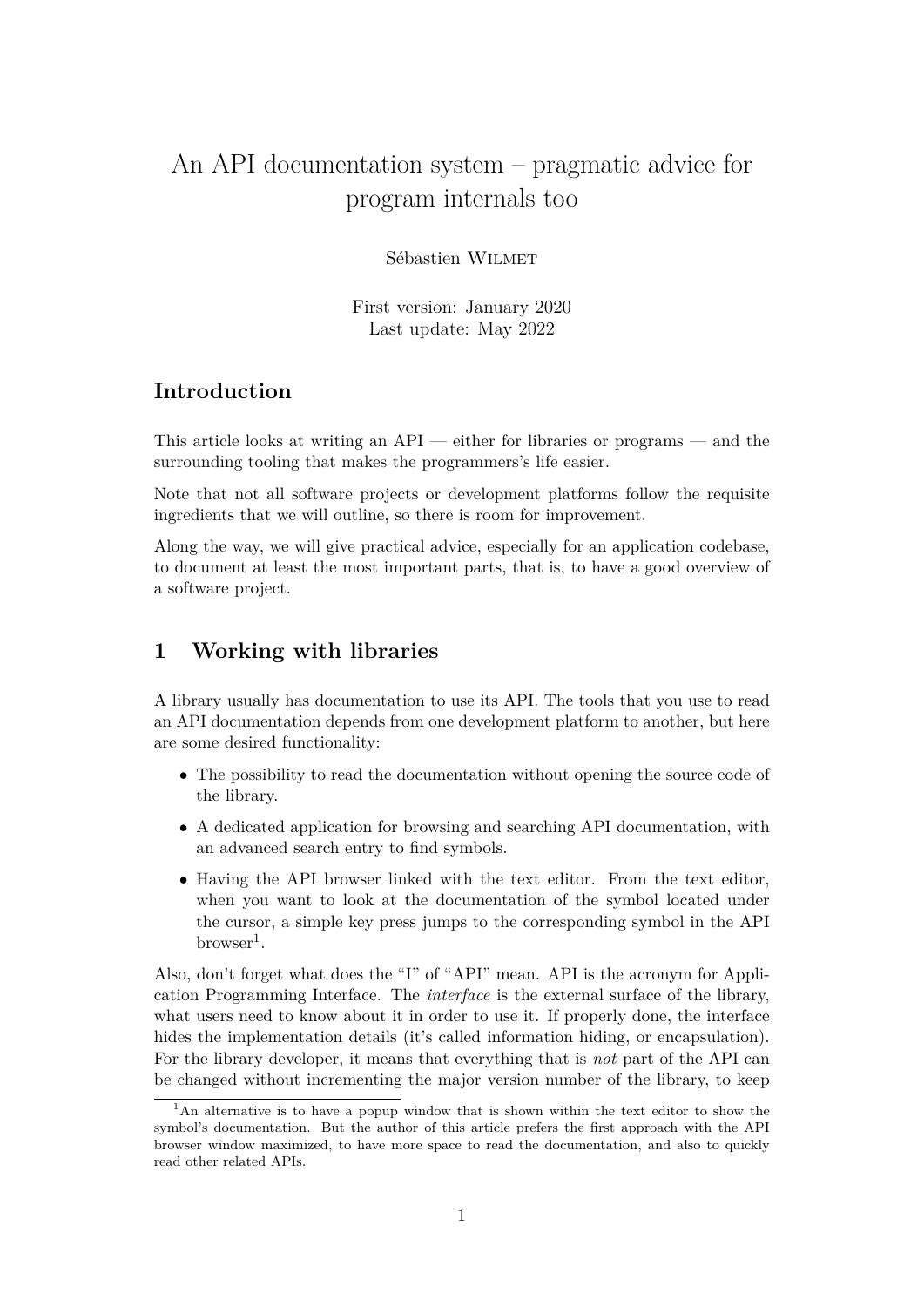backward compatibility. Keeping certain details hidden gives more freedom for the library developer. Conversely, library users hate when there are API breaks. So it's not a good solution to make everything public, there needs to be a design balance between what is made public and what not.

An API without documentation is usually not an API. Just providing the functions's signatures (parameter types and return value type) is often not sufficient to know how to use the functions. But in a lot of simple cases, the function signature *is* enough, with the names and the types it's self-evident. So the library developer may be tempted to write documentation only for the functions that require it. The problem is the following: for the undocumented functions, can their signatures be extracted from the source code, to show it in the API browser? If not, then the library users need to read the source code, and this can lead to other problems (read the next paragraph).

If you need to open the source code of a library to read its API, there is the risk to read its implementation and see implementation details. Then the user of the library will be tempted to take advantage of the implementation details. This can lead to bad situations. If the library developer change that implementation detail, it will break the application. Then the application developer will be angry against the library developer. Or when the library developer knows in advance that if he or she changes that implementation detail it will break certain applications, then he or she may decide to *not* make the change, which brings the library developer with less freedom (or the need to create a new major version).

All in all, the user of a library is happy when the documentation is available in an API browser, or at least when there is no need to open the library source code. If the documentation is well structured, with a table of contents and related classes grouped together, it makes the library easy to learn. When needing to open the source code, there are way too much information to have a gist of the library API as a user, it takes more time to find the information, such a library is thus harder to learn and to work with.

# **2 Working on an application**

We have just seen that using a library can be relatively easy, if it is well done there is no need to open the source code, and the information can be found quickly thanks to the help of an API browser application.

When developing an application, the developer should be aware that it's *also* possible to write API documentation, with that documentation available in an API browser. I think it is safe to say that most applications are not written like this, at least not thoroughly, except the applications that provide a plugin system. In other words, for most applications the developer always needs to open the source code of a class in order to know how to use that class.

We don't advocate for a thorough API documentation for the application internals, but if there is the need to always open the source code of a class in order to know how to use it, this leads to the following problems:

- It takes more time to find the information, there is too much information.
- For a newcomer who has never worked on the application before, it takes much more time to get accustomed with the codebase.